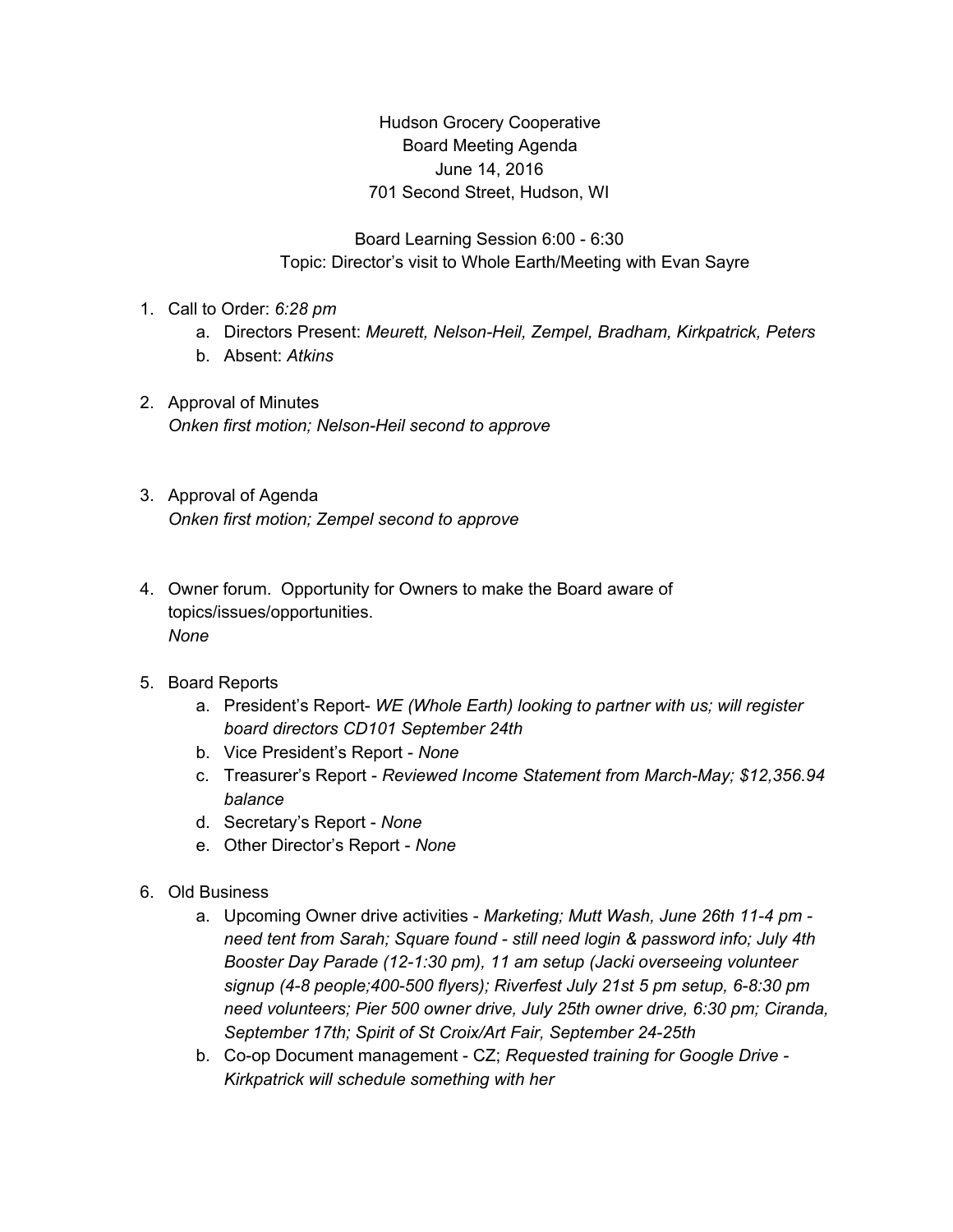- c. Use of google/website calendar DK; *calendar connected to HGC email is not being updated; Google Calendar - Kirkpatrick will train Zempel on maintaining calendar*
- 7. Committee Reports
	- a. Fundraising & Finance *None*
	- b. Ownership & Volunteers *398 Jodi Eiynck; 399 Ralph Lawson; 400 Amanda Kinney; Onken motion; Nelson-Heil second motion to approve; discussed access to ACT; cross-training necessary; need to have "hard copies" of new owner materials in Google Drive; consider stand alone product*
	- c. Marketing & Communications -- *Brooke Little (summer volunteer from UW LaCrosse) will be working on written content for Facebook.*
	- d. Steering
		- Website

*Website Change Request form created & will be added to Google Drive -- this form should be used to have events added or updates made to the website; Website converted back to a previous version by Christy; Nelson-Heil and Bradham (Beet) have access to website; Nelson-Heil will add upcoming events to website; Phase 1 getting site back to baseline & phase 2 seeing about syncing website & Facebook*

*Project Plan - discussion about if there is still a need for it & what is the purpose? Consider it a To do list, accountability, and to track our annual goals. Nelson-Heil will use board meetings & meetings with committees for information to add priorities to project plan. Nelson-Heil will go ahead & create document.*

- e. Vendor Relations *Currently non-standing*
- 8. New Business
	- a. Marketing plan pivot MO *researched door to door - all people that go door to door need to fill out registration application for direct seller & pay a fee of \$100 per person - not a consideration; recommendation that each board member call approx. 50 people; goal to get 200 owners by end of summer; house parties; board needs to review plan and come to a decision to pursue this action or not by June 27th ; send script updates by June 21st to Marina;*
	- b. Data base Mailchimp/ACT MO/Marketing

## **Move to closed session**

per paragraph 30 (c) of HGC Bylaws in order to discuss confidential matters such as: labor relations or personnel issues; negotiation of a contract; discussion of strategic goals or business plans, the disclosure of which would adversely impact the Cooperative's position in the marketplace; and/or discussion of a matter that may, by law, be considered confidential.

## **Reconvene to open session**